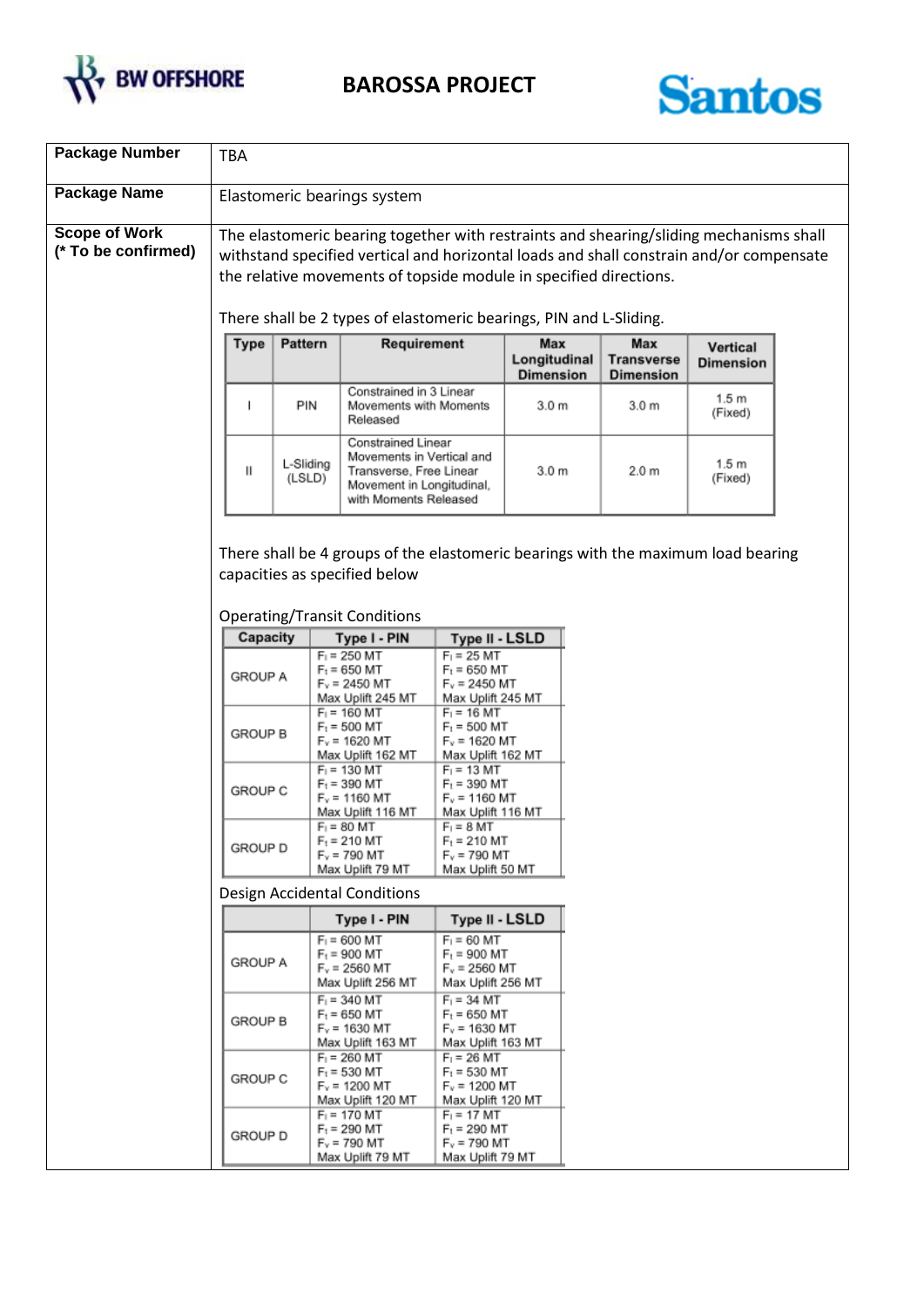



| <b>Bearing</b>                                                                          | <b>Rubber Dimension</b>                                                                                                                                                                                                                                                                                                                                                                                                                                                                                                                                                                                                                                                                                                                                                                                                                                                                                                                                                                                                                                                                                                                                                                                                                                                                                                                                        |           | Shear Stiffness, k | Compression    | Rotational    |
|-----------------------------------------------------------------------------------------|----------------------------------------------------------------------------------------------------------------------------------------------------------------------------------------------------------------------------------------------------------------------------------------------------------------------------------------------------------------------------------------------------------------------------------------------------------------------------------------------------------------------------------------------------------------------------------------------------------------------------------------------------------------------------------------------------------------------------------------------------------------------------------------------------------------------------------------------------------------------------------------------------------------------------------------------------------------------------------------------------------------------------------------------------------------------------------------------------------------------------------------------------------------------------------------------------------------------------------------------------------------------------------------------------------------------------------------------------------------|-----------|--------------------|----------------|---------------|
| Type                                                                                    | $(L \times W \times H)$                                                                                                                                                                                                                                                                                                                                                                                                                                                                                                                                                                                                                                                                                                                                                                                                                                                                                                                                                                                                                                                                                                                                                                                                                                                                                                                                        | x-dir.    | y-dir.             | Stiffness, kv  | Stiffness, kr |
|                                                                                         | mm                                                                                                                                                                                                                                                                                                                                                                                                                                                                                                                                                                                                                                                                                                                                                                                                                                                                                                                                                                                                                                                                                                                                                                                                                                                                                                                                                             | kN/mm     | kN/mm              | kN/mm          | kNm/rad       |
| Type I - PIN                                                                            | 650 x 650 x 300                                                                                                                                                                                                                                                                                                                                                                                                                                                                                                                                                                                                                                                                                                                                                                                                                                                                                                                                                                                                                                                                                                                                                                                                                                                                                                                                                | 4800~5200 | 4800~5200          | 1500~2500      | n/a           |
| Type II - LSLD                                                                          | 650 x 650 x 300                                                                                                                                                                                                                                                                                                                                                                                                                                                                                                                                                                                                                                                                                                                                                                                                                                                                                                                                                                                                                                                                                                                                                                                                                                                                                                                                                | 10.0      | 4800~5200          | 1500~2500      | n/a           |
| minimum design life of 25 years<br>following Class notation:<br>HELDK-SH, POSMOOR, PROD | All the equipment and other items in the scope of Work shall be designed to ensure a<br>The scope of work of the package comprises the supply of all the materials, performance<br>of all the activities and provisions of all the resources necessary to complete the Work<br>and provide necessary warranties.<br>1. Unless otherwise noted, the Supplier's scope of work shall include, but not<br>limited, to the design, engineering, procurement, fabrication, testing,<br>inspection, warranty, packing, preservation, transportation and installation<br>support of the elastomeric bearing assembled to steel casing (System)<br>2. Compliance with applicable AS standards, Flag state, IMO codes, DNV class,<br>International codes and standards. Includes necessary approvals, Certification<br>and Documentation.<br>The FPSO shall be registered as a Floating Production Storage and Offloading (FPSO)<br>unit under Singapore flag. The FPSO shall comply with national requirements and<br>international maritime conventions ratified or adopted by Flag State.<br>The FPSO shall be classed by Det Norske Veritas Germanischer Lloyd (DNV GL). The<br>FPSO and all equipment onboard are to comply with the requirements arising from the<br><b>H</b> OI, Ship-shaped, Oil production storage installation, BIS, Crane-offshore, ECO, FMS, |           |                    |                |               |
| Key applicable IMO standards:<br><b>Standard</b>                                        | <b>Title</b>                                                                                                                                                                                                                                                                                                                                                                                                                                                                                                                                                                                                                                                                                                                                                                                                                                                                                                                                                                                                                                                                                                                                                                                                                                                                                                                                                   |           |                    | <b>Edition</b> |               |
| SOLAS                                                                                   |                                                                                                                                                                                                                                                                                                                                                                                                                                                                                                                                                                                                                                                                                                                                                                                                                                                                                                                                                                                                                                                                                                                                                                                                                                                                                                                                                                |           |                    | 2014           |               |
| 74/88                                                                                   | Safety of Life at Sea convention 1974, and its<br>Protocol of 1988                                                                                                                                                                                                                                                                                                                                                                                                                                                                                                                                                                                                                                                                                                                                                                                                                                                                                                                                                                                                                                                                                                                                                                                                                                                                                             |           |                    |                |               |
| MODU Code                                                                               | Code for the Construction and Equipment of Mobile<br>Offshore Drilling Units                                                                                                                                                                                                                                                                                                                                                                                                                                                                                                                                                                                                                                                                                                                                                                                                                                                                                                                                                                                                                                                                                                                                                                                                                                                                                   |           |                    | 2010           |               |
|                                                                                         |                                                                                                                                                                                                                                                                                                                                                                                                                                                                                                                                                                                                                                                                                                                                                                                                                                                                                                                                                                                                                                                                                                                                                                                                                                                                                                                                                                |           |                    | 2010 Edition   |               |
| LSA Code                                                                                | International Life-Saving Appliance (LSA) Code,<br>1996<br>Articles, Protocols, Annexes and Unified                                                                                                                                                                                                                                                                                                                                                                                                                                                                                                                                                                                                                                                                                                                                                                                                                                                                                                                                                                                                                                                                                                                                                                                                                                                            |           |                    |                |               |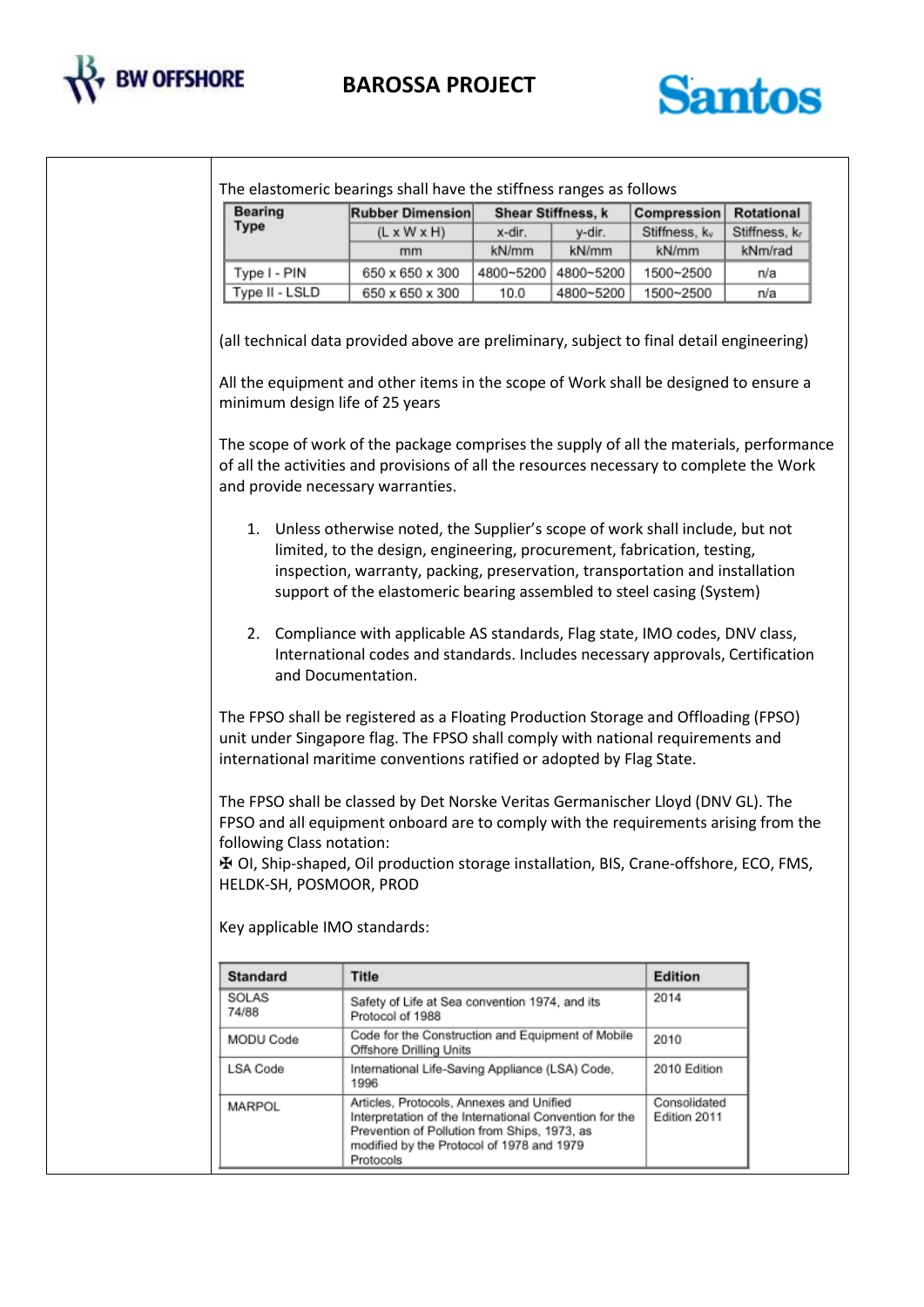



Key applicable international standards:

| International<br><b>Standard</b> | Title                                                                                                                | Edition                          |
|----------------------------------|----------------------------------------------------------------------------------------------------------------------|----------------------------------|
| <b>AISC 335</b>                  | Specification for Structural Steel Buildings - Allowable<br>Stress Design and Plastic Design                         | 1989                             |
| AISC 316-89                      | Manual of Steel Construction - Allowable Stress<br>Design                                                            | 9 <sup>th</sup> edition,<br>1989 |
| API RP2A                         | Recommended Practice for Planning, Designing and<br>Constructing Fixed Offshore Platforms - Working<br>Stress Design | 2014                             |
| ASTM D573                        | Standard Test Method for Rubber - Deterioration in<br>an Air Oven                                                    | 2019                             |
| Norsok N-003                     | Actions and Action effects                                                                                           | 2017                             |
| EN 1337-3                        | Structural Bearings - Part 3: Elastomeric Bearings                                                                   | 2005                             |

- 3. Initial technical development in order to arrive a detailed technical specification of the System
- 4. Detail design of the System to meet the approved specification
- 5. Provision of the elastomeric bearing maintenance and replacements
- 6. Detailed calculation of elastomeric bearing in compliance with EN 1337-3
- 7. Finite element analysis (FEA) will be used to calculate and analyse the strength and stiffness of the complete steel cases to justify design
- 8. Perform spectral fatigue calculations of the elastomeric bearings
- 9. Manufacturing of the System to agreed standards
- 10. Tagging and labelling for all System
- 11. Inspection, Testing and Certification
	- o Inspection and testing during manufacturing in accordance with the project requirements and approved Inspection and Test Plan
	- o Factory Acceptance Test / Final Acceptance Test
	- o Mechanical Completion with documentations in accordance with project requirements
	- o Full functional test for the package

Elastomeric bearing shall be tested in accordance with EN 1337-3. ASTM D573 will be used to check its long-term performance.

- 12. Full documentations for all System in accordance to Supplier Register Document List (SDRL)
- 13. Rules and Regulatory requirements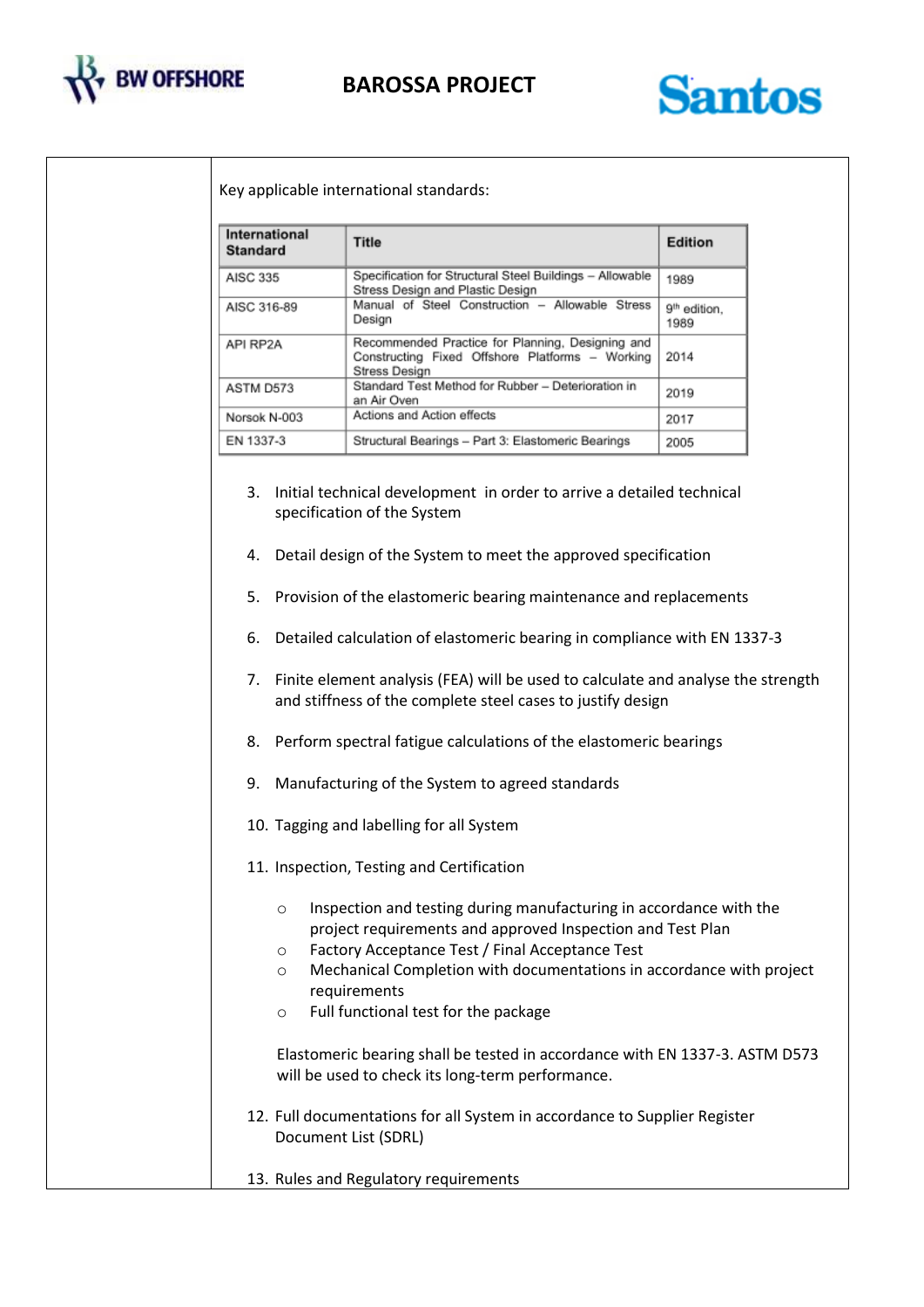



| DNV Class Approval Certification<br>$\circ$                                                                                                                                                                                                                                                                                                                                                                                                    |
|------------------------------------------------------------------------------------------------------------------------------------------------------------------------------------------------------------------------------------------------------------------------------------------------------------------------------------------------------------------------------------------------------------------------------------------------|
| DNV Statement of Conformity against Project Written Scheme of<br>$\circ$                                                                                                                                                                                                                                                                                                                                                                       |
| Examination<br>Classification Society Inspection to be executed by the Vendor in its shop<br>$\circ$                                                                                                                                                                                                                                                                                                                                           |
|                                                                                                                                                                                                                                                                                                                                                                                                                                                |
| 14. The conditioning prior to packing, to ensure safe preservation of the System<br>during transportation, storage on site, erection and stand by before operation                                                                                                                                                                                                                                                                             |
| 15. Supervision and commissioning service for installation, pre-commissioning and<br>start-up on day rate basis                                                                                                                                                                                                                                                                                                                                |
| 16. Training of BWO and End User Personnel                                                                                                                                                                                                                                                                                                                                                                                                     |
| Other requirements:                                                                                                                                                                                                                                                                                                                                                                                                                            |
| Supplier shall perform the Work in a safe manner and keep the working<br>environment in clean condition at all times. Supplier shall comply with the Santos<br>and BWO's QHSE procedures and standards                                                                                                                                                                                                                                         |
| Supplier shall note that this package will be operating in Offshore FPSO. All the<br>equipment supplied shall be designed for minimum maintenance, longest<br>possible duration for refilling of chemicals and change out of internals.                                                                                                                                                                                                        |
| Supplier shall ensure that the material of construction shall be suitable for the<br>service life, operating and design conditions and all the requirements given in<br>this requisition and its attachments.                                                                                                                                                                                                                                  |
| Supplier shall also provide necessary support to BWO, related to his scope of<br>supply, to obtain permits and consents from principal regulatory authority for all<br>oil and gas operation in Barossa Field, Australia                                                                                                                                                                                                                       |
| Supplier shall ensure compliance to the codes, standards, laws, rules,<br>international conventions and guidelines applicable to the design,<br>manufacturing, transportation, installation, commissioning, start-up and<br>operation of the Work as required by BWO, Coast State (Local Government<br>Authorities), CS, Flag State, Insurance companies and other interested parties<br>having statutory or other jurisdiction over the Work. |
| Supplier shall ensure that the items included in this package are designed for the<br>accelerations, motions and metocean conditions of the Barossa field. The<br>elastomeric bearings will be installed by BWO on the FPSO Topside module<br>stools.                                                                                                                                                                                          |
| Supplier shall provide Project Management, Services and Administration of the<br>Work and the site facilities in accordance with BWO requirements.                                                                                                                                                                                                                                                                                             |
| Supplier shall provide Risk Management and Reporting for his scope of Work in<br>accordance with BWO requirements. Risk analysis shall be undertaken in the<br>early stages of the Work, a risk register prepared and it shall be continuously<br>updated and issued for BWO's review.                                                                                                                                                         |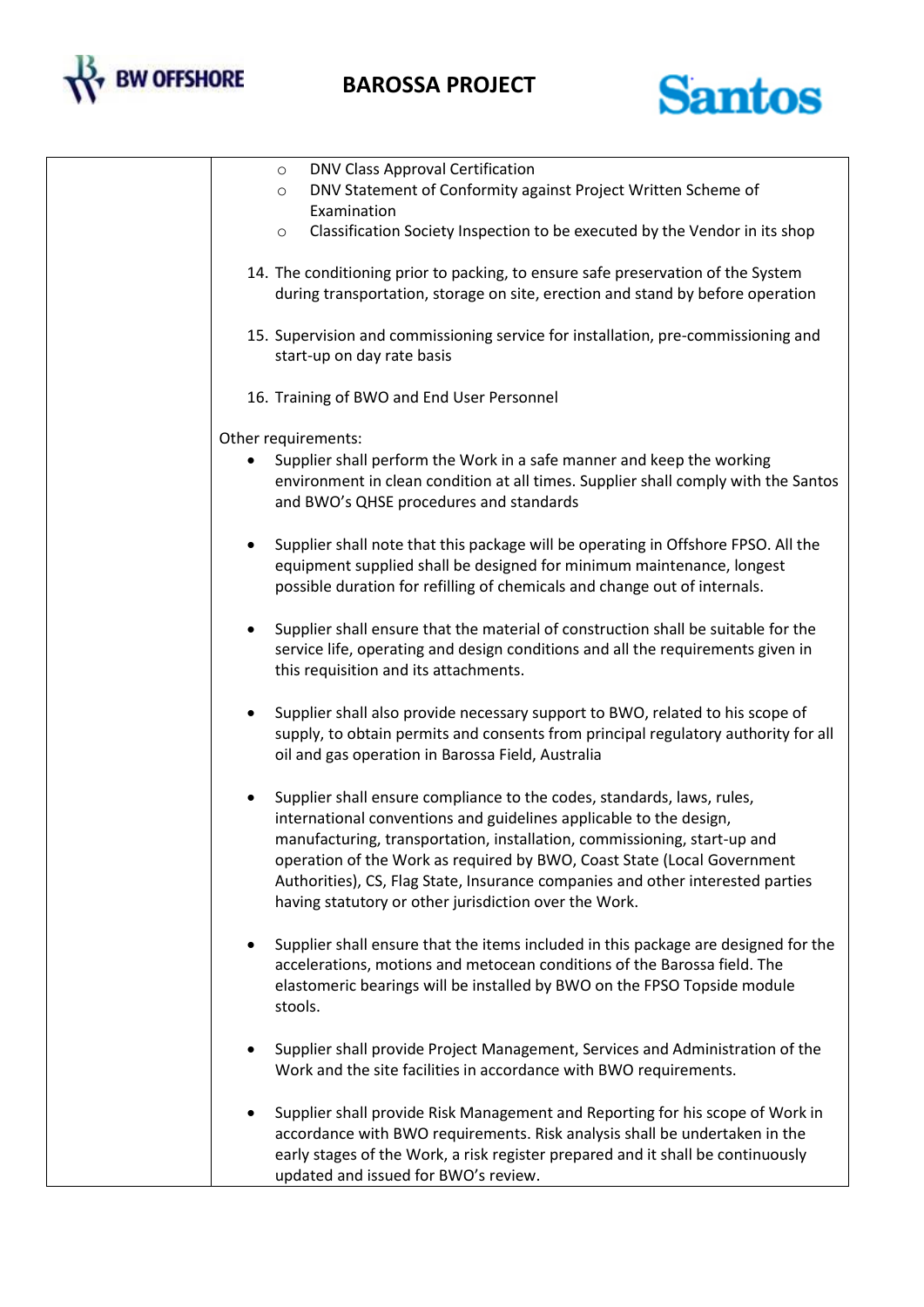



|           | Supplier shall ensure correct choice of materials, goods, plants and workmanship<br>to enable the Work to be completed and/or be fully operational in accordance<br>with BWO requirements                                                                                                                                                                                                                        |
|-----------|------------------------------------------------------------------------------------------------------------------------------------------------------------------------------------------------------------------------------------------------------------------------------------------------------------------------------------------------------------------------------------------------------------------|
| $\bullet$ | The goods shall be based on industrial proven technology and materials. Design<br>and method of manufacturing and installation shall conform to current industrial<br>standards upon installation                                                                                                                                                                                                                |
| $\bullet$ | Supplier shall manage the preparation, development and coordination of all<br>design, engineering, procurement and manufacturing activities of the Work at all<br>stages.                                                                                                                                                                                                                                        |
|           | Supplier shall identify all the interfaces between Supplier and BWO                                                                                                                                                                                                                                                                                                                                              |
|           | Supplier shall supply recommended spare materials, equipment, parts, test<br>instruments and tools with associated costs that will be required to effectively<br>start up, operate and maintain the FPSO in accordance with BWO requirements.                                                                                                                                                                    |
| $\bullet$ | Supplier shall carry out the stage inspection, shop visits, testing, final inspection<br>and FAT of all the equipment and other items in his scope of supply. All the<br>records of visits and inspection reports shall be submitted to BWO.                                                                                                                                                                     |
| $\bullet$ | BWO will have the right to participate and witness the different stages of<br>manufacturing including stage inspection and FAT. Supplier shall provide<br>sufficient notice to BWO for participation and shall not despatch the items unless<br>inspected and/or cleared by BWO.                                                                                                                                 |
|           | BWO inspection requirements are governed by the Criticality Rating assigned to<br>the Work and described in the Quality System Requirements specification.                                                                                                                                                                                                                                                       |
|           | Criticality Rating applicable for this package is Category 2                                                                                                                                                                                                                                                                                                                                                     |
|           | All the items supplied shall be painted and surface protected according to the<br>BWO Specification for surface preparation and protective coating.                                                                                                                                                                                                                                                              |
|           | Supplier shall implement a documented system for weight control, in accordance<br>with BWO requirements and specifications. For all weights listed, the tolerance<br>shall be given. The weighing procedure shall give requirements for weighing<br>equipment accuracy and calibration. Supplier shall calculate the weight and<br>Centre of Gravity (COG) of the skids on a continuous basis and report to BWO. |
|           | Supplier shall provide necessary assistance with on and offshore commissioning<br>and start-up as requested by BWO.                                                                                                                                                                                                                                                                                              |
|           | Supplier shall provide warranty for the Work performed in accordance with BWO<br>requirements.                                                                                                                                                                                                                                                                                                                   |
|           | Supplier shall ensure that all materials and equipment related to the Work are                                                                                                                                                                                                                                                                                                                                   |